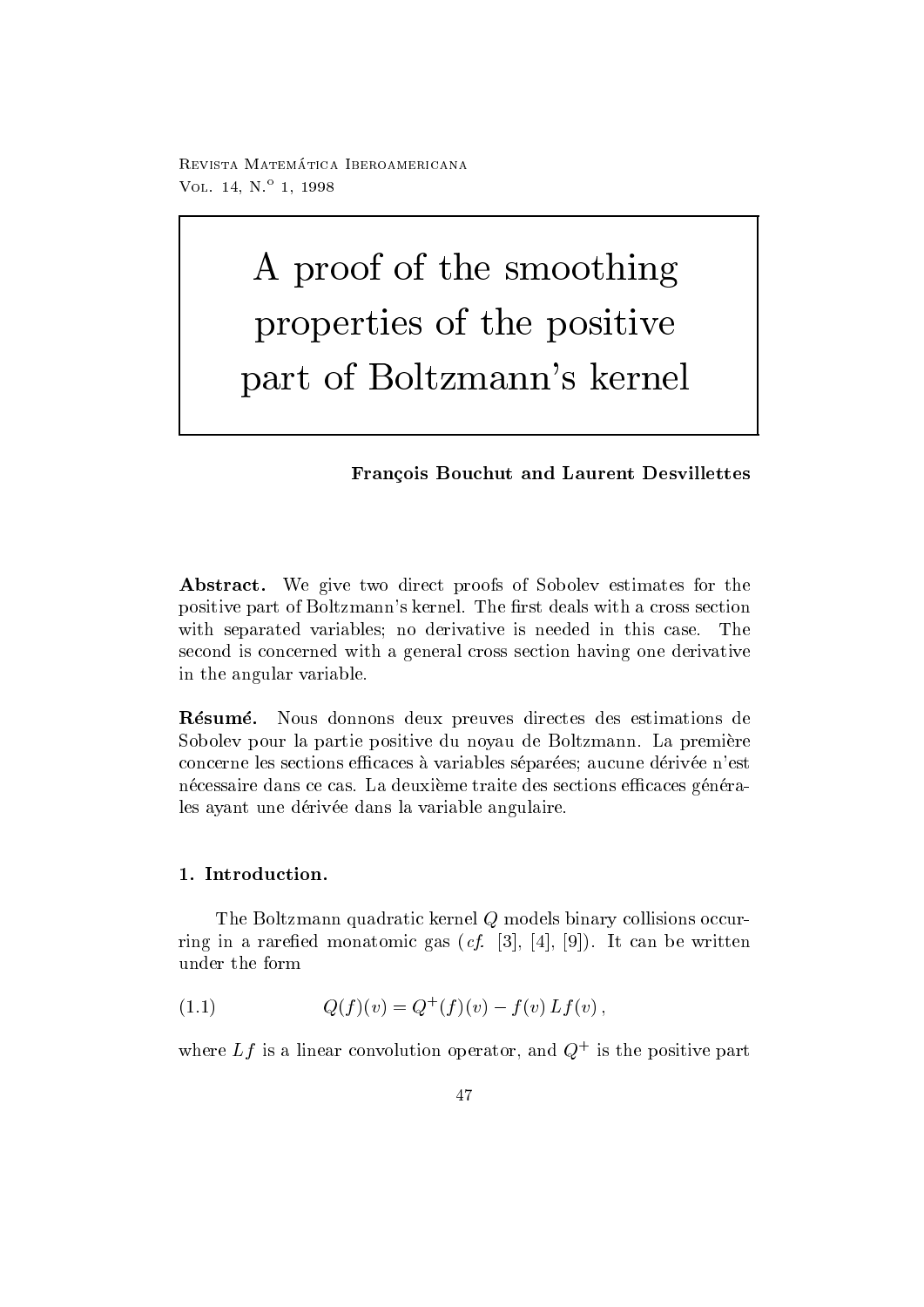of  $Q$ , defined by

$$
Q^{+}(f)(v) = \iint_{\substack{v_* \in \mathbb{R}^N \\ \sigma \in S^{N-1}}} f\left(\frac{v + v_*}{2} - \frac{|v - v_*|}{2}\sigma\right) f\left(\frac{v + v_*}{2} + \frac{|v - v_*|}{2}\sigma\right)
$$
  
(1.2) 
$$
B\left(|v - v_*|, \frac{v - v_*}{|v - v_*|} \cdot \sigma\right) d\sigma dv_*.
$$

The nonnegative cross section  $B$  depends on the type of interaction between the particles of the gas

In a gas in which particles interact with respect to forces propor tional to  $r^{-s}$ ,  $s \geq 2$ , the cross section B writes

$$
(1.3) \t B(x, u) = b(x) \beta(u),
$$

where

$$
(1.4) \t\t b(x) = x^{(s-5)/(s-1)},
$$

and  $\beta$  has a strong singularity near  $u=1$ .

The classical assumption of angular cutoff of Grad [6] (that is  $\beta \in$  $L$  ( $[-1,1]$ ) is used to remove this singularity. It will always be made in this paper. To get an idea of the properties of  $Q$  when this assumption is not made, we refer the reader for example to  $[5]$  or  $[8]$ .

The properties of Q and the assumption of angular cuton of Grad) have first been investigated by P.-L. Lions in  $[7]$ . In this work, it is proved that if  $B$  is a very smooth function with support avoiding certain points, then there exists  $C_{N,B}$  such that

$$
(1.5) \t ||Q^+(f)||_{\dot{H}^{(N-1)/2}(\mathbb{R}^N_v)} \leq C_{N,B} \|f\|_{L^1(\mathbb{R}^N_v)} \|f\|_{L^2(\mathbb{R}^N_v)}
$$

for any  $f \in L^1 \cap L^2(\mathbb{R}_v^N)$ .

The proof of this estimate used the theory of Fourier integral op erators. The very restricting conditions on  $B$  were not a serious inconvenience since in the application to the inhomogeneous Boltzmann equation, only the strong compactness in  $L^-$  of  $Q^+(I)$  was used, and not the estimate itself, so that these smoothness assumptions could be relaxed by suitable approximations of  $B$ . Notice that the use of the Fourier transform in the velocity variable in the context of the Boltzmann equation was already used by Bobylev in [2].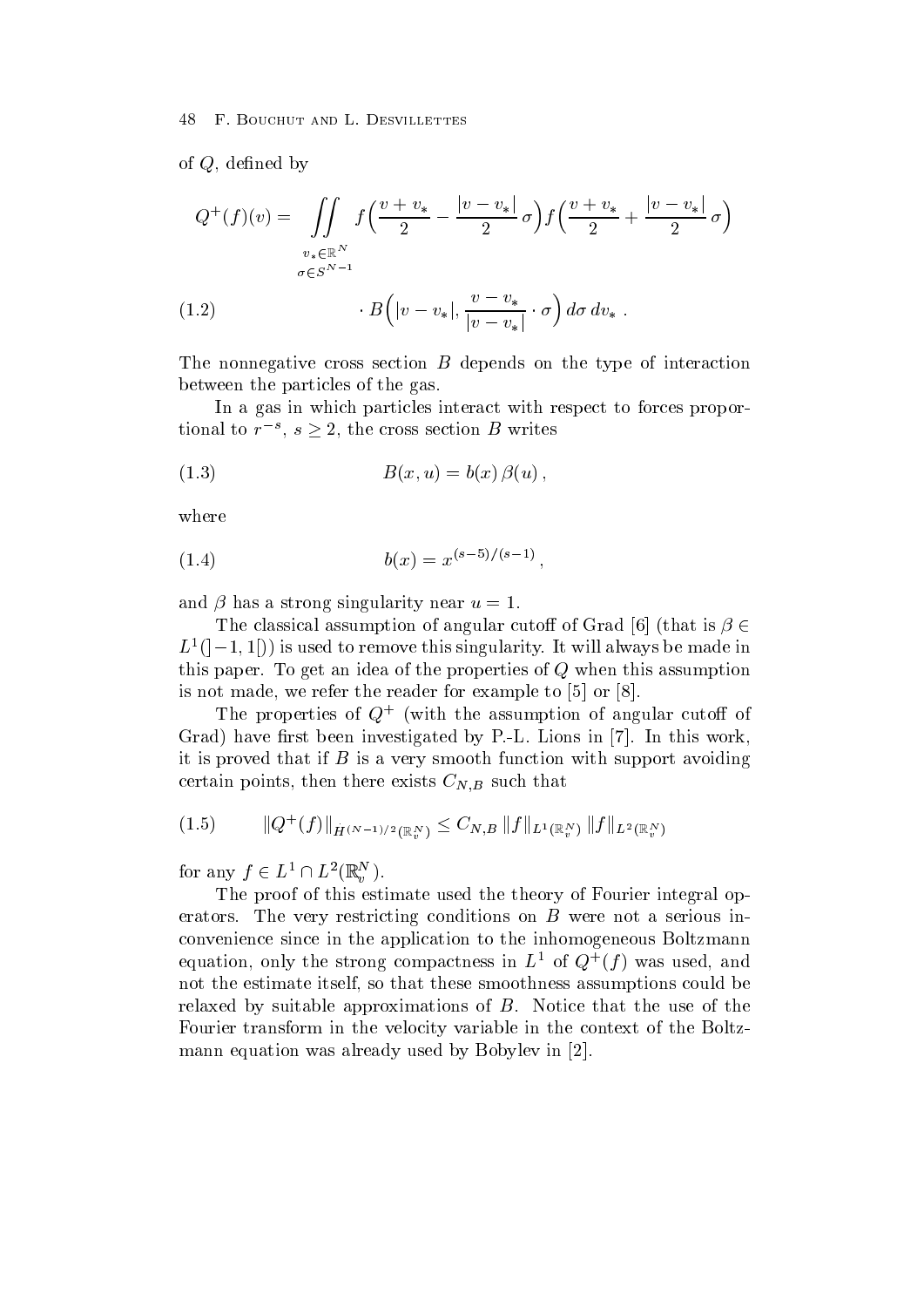An extension of this work to the case of the relativistic Boltzmann kernel can be found in  $[1]$ .

Then another proof of was given by Wennberg with the help of the regularizing properties of the generalized Radon trans form. The hypothesis on  $B$  were considerably diminished, so that for example forces in  $r^{-s}$  with angular cutoff and  $s \geq 9$  were included. Considerations on related kernels for example the relativistic kernel can also be found in

 $\mathbf{N}$  is work is the proof of  $\mathbf{N}$  is a set another proof of of of  $\mathbf{N}$  is a set another proof of  $\mathbf{N}$  is a set of  $\mathbf{N}$  is a set of  $\mathbf{N}$  is a set of  $\mathbf{N}$  is a set of  $\mathbf{N}$  is a set of  $\mathbf{N}$ mates, using only elementary properties of the Fourier transform. Moreover, we prove that the estimate holds for a large class of cross sections B, including all hard potentials with cutoff (that is when  $s \geq 5$ ) and also soft potentials up to  $s > 13/5$ .

One of the drawbacks of our proof is that instead of having a  $L^1$ florm times a  $L$  -horm in the right-hand side of (1.5), we only get a  $L$ norm to the square.

In Section 2, we deal with the case when  $B$  is a tensor product  $\mathbf{r}$  is of the form we present in Section 2 and  $\mathbf{r}$ general dependence for  $B$  with a reasonable smoothness assumption.

The following notations will be used throughout the paper. For any  $p \geq 1, q \geq 0, L_q^p(\mathbb{R}^N)$  is the weighted space embedded with the norm

(1.6) 
$$
||f||_{L_q^p(\mathbb{R}^N)} = \left(\int_{v \in \mathbb{R}^N} |f(v)|^p (1+|v|)^{pq} dv\right)^{1/p},
$$

and if  $0 \leq s \leq N/2$ ,  $\pi$  ( $\mathbb{R}$ ) is the homogeneous Sobolev space of functions f of  $L^{++}$ .  $\cdots$   $\cdots$  ( $\mathbb{R}^{+}$ ) such that

$$
\widehat{f} \in L^1_{\text{loc}}(\mathbb{R}^N)
$$
 and  $|\xi|^s \widehat{f}(\xi) \in L^2(\mathbb{R}^N_{\xi}).$ 

Its norm is given by

(1.7) 
$$
||f||_{\dot{H}^{s}(\mathbb{R}^{N})} = \left(\int_{\xi \in \mathbb{R}^{N}} |\widehat{f}(\xi)|^{2} |\xi|^{2s} d\xi\right)^{1/2}.
$$

We shall use the two following formulas to compute some integrals on the sphere  $S^{N-1}$   $(N \geq 2)$ . The first deals with functions which only depend on one component. Tor any function  $\rho$  denned on  $\rho = 1, 1 \rvert$ ,

$$
(1.8) \qquad \int_{S^{N-1}} \beta(\omega_N) \, d\omega = \frac{2\pi^{(N-1)/2}}{\Gamma\left(\frac{N-1}{2}\right)} \int_{-1}^1 \beta(u) \, (1-u^2)^{(N-3)/2} \, du \, .
$$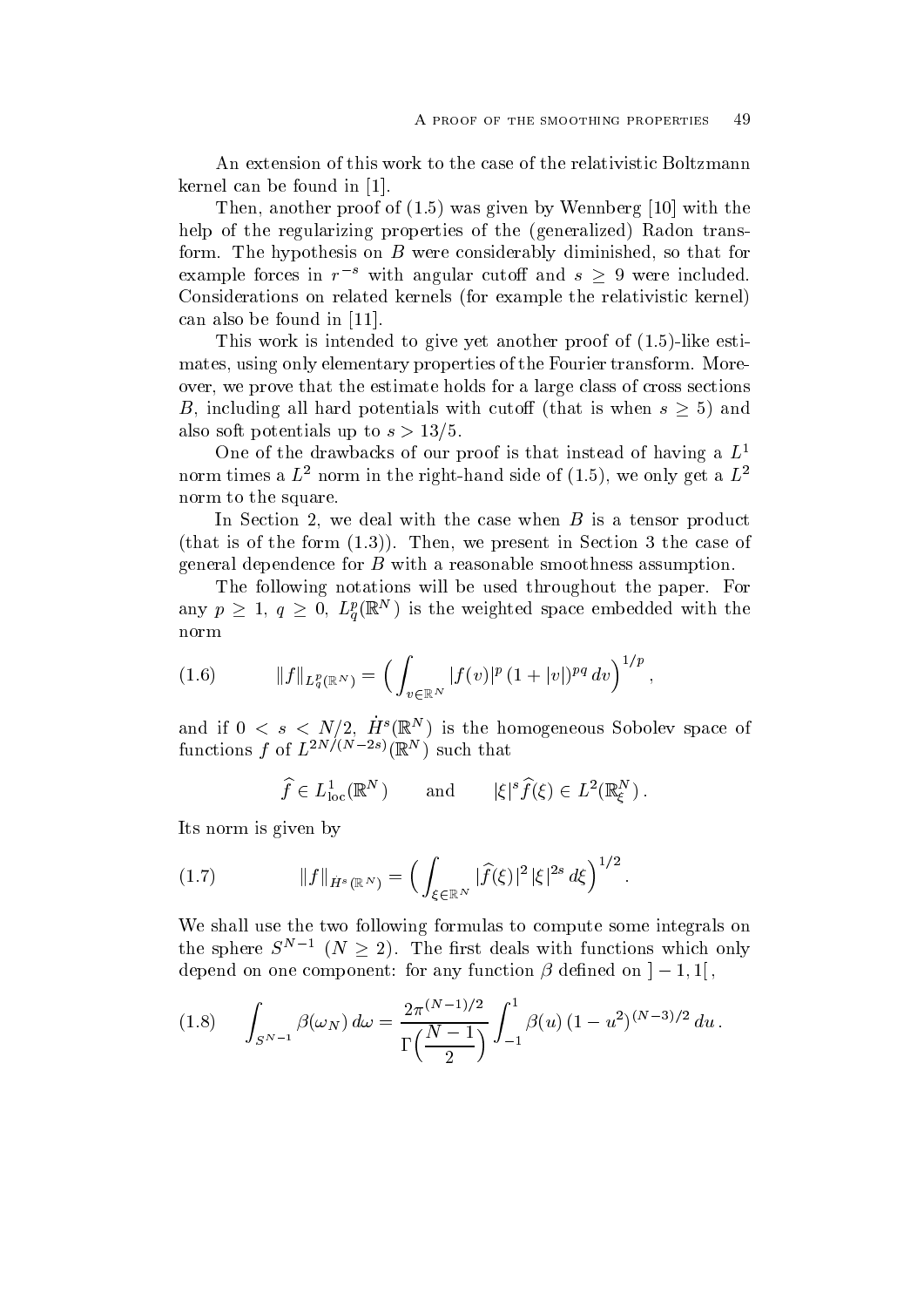The second is concerned with the change of variables  $\sigma = 2(\zeta \cdot \omega) \omega - \zeta$ , for a fixed  $\xi \in S^{N-1}$ . We have for any function  $\varphi$  defined on  $S^{N-1}$ 

$$
(1.9) \qquad \int_{S^{N-1}} \varphi(\sigma) d\sigma = \int_{S^{N-1}} \varphi(2(\xi \cdot \omega) \omega - \xi) |2 \xi \cdot \omega|^{N-2} d\omega.
$$

Finally, constants will be denoted by  $C$ , or  $C<sub>N</sub>$  when they depend on the dimension N

# 2. The case of separated variables.

We investigate here the properties of  $Q^+$  when

(2.1) 
$$
B\left(|v-v_*|,\frac{v-v_*}{|v-v_*|}\cdot\sigma\right)=b\left(|v-v_*|\right)\beta\left(\frac{v-v_*}{|v-v_*|}\cdot\sigma\right),
$$

where b and  $\beta$  are Borel functions defined on  $[0,\infty]$  and  $[-1,1]$  respectively. We consider the multidimensional case  $N \geq 2$ . Let us state the main result of this section

**Theorem 2.1.** Assume that there exists  $K \geq 0$ ,  $\alpha \geq 0$  such that

$$
(2.2) \t\t\t |b(x)| \le K(1+x)^\alpha, \t\t for all x > 0,
$$

and that

(2.3) 
$$
\beta \in L^{2}([-1, 1], (1 - u^{2})^{(N-3)/2} du).
$$

Then for any  $f \in L^2_{1+\alpha}(\mathbb{R}^N)$ ,  $Q^{\top}(f) \in H^{(N-1)/2}(\mathbb{R}^N)$  and

$$
(2.4) \t\t ||Q^+(f)||_{\dot{H}^{(N-1)/2}(\mathbb{R}^N)}\leq C_N K ||\beta||_{L^2(]-1,1[,(1-u^2)^{(N-3)/2} du)} ||f||^2_{L^2_{1+\alpha}(\mathbb{R}^N)}.
$$

In order to prove Theorem 2.1, let us define the operator  $Q^+$  for functions of two variables  $F(v_1, v_2), v_1, v_2 \in \mathbb{R}^N$  by

$$
\widetilde{Q}^+(F)(v) = \iint\limits_{\substack{v_* \in \mathbb{R}^N \\ \sigma \in S^{N-1}}} F\left(\frac{v+v_*}{2} - \frac{|v-v_*|}{2}\sigma, \frac{v+v_*}{2} + \frac{|v-v_*|}{2}\sigma\right)
$$
\n
$$
(2.5) \qquad \qquad \cdot \beta\left(\frac{v-v_*}{|v-v_*|} \cdot \sigma\right) d\sigma \, dv_* \; .
$$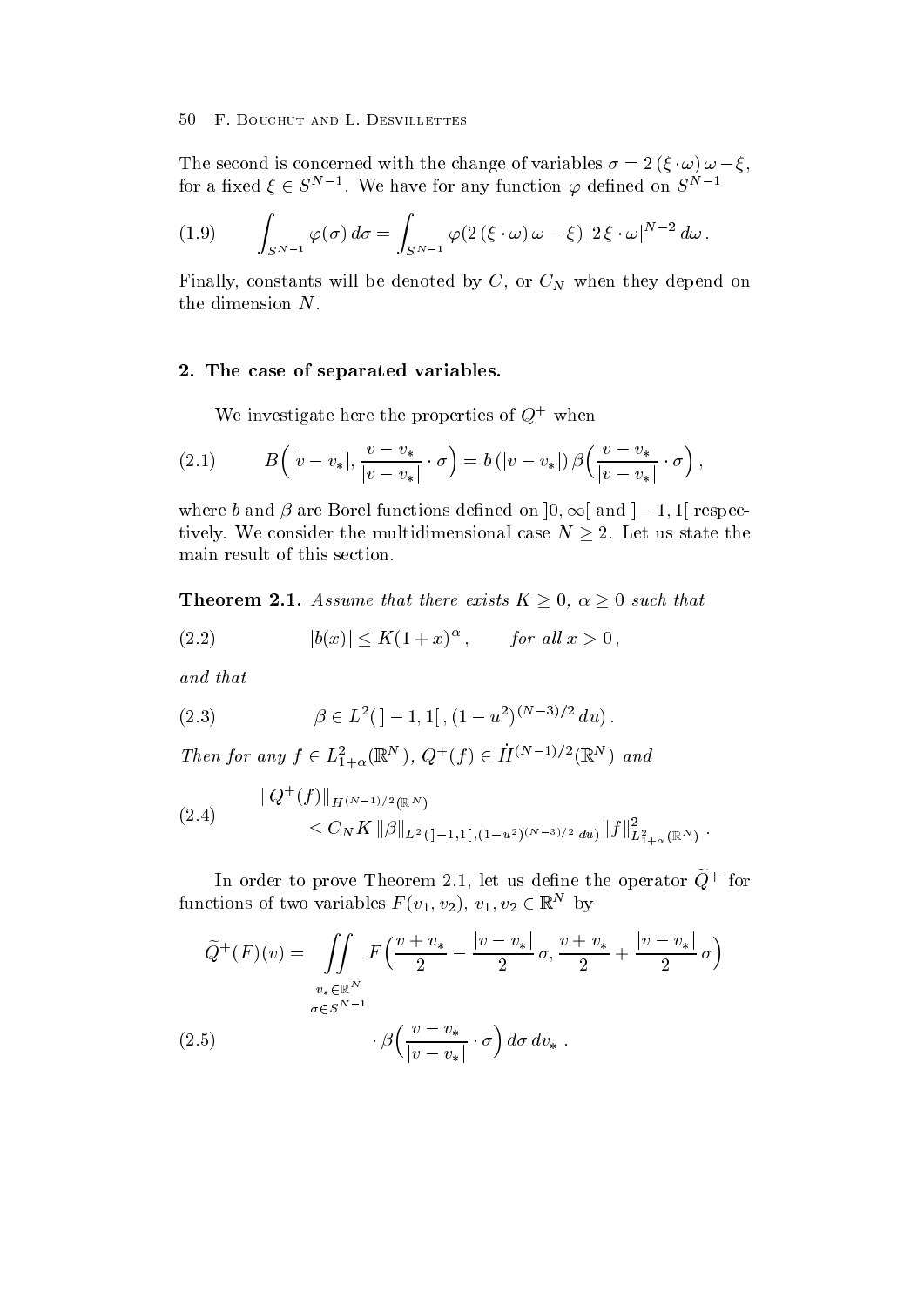Proposition For the linear operator we have

1) If  $\beta \in L^1([-1, 1], (1-u^2)^{(N-3)/2} du)$ , then for any  $F \in L^1(\mathbb{R}^N \times$  $\mathbb{R}^N$ ),  $Q^+(F) \in L^1(\mathbb{R}^N)$  and

$$
||\widetilde{Q}^{+}(F)||_{L^{1}(\mathbb{R}^{N})}
$$
\n
$$
\leq \frac{2\pi^{(N-1)/2}}{\Gamma(\frac{N-1}{2})} ||\beta||_{L^{1}([-1,1],(1-u^{2})^{(N-3)/2} du)} ||F||_{L^{1}(\mathbb{R}^{N}\times\mathbb{R}^{N})}.
$$

more an equality if the state of an and F are non-stated and for an are non-

 $\lim_{t \to \infty} \int_{0}^{t} |f(x)|^{2} dx \leq C \lim_{t \to \infty} \lim_{t \to \infty} \lim_{t \to \infty} \lim_{t \to \infty} \lim_{t \to \infty} \lim_{t \to \infty} \lim_{t \to \infty} \lim_{t \to \infty} \lim_{t \to \infty} \lim_{t \to \infty} \lim_{t \to \infty} \lim_{t \to \infty} \lim_{t \to \infty} \lim_{t \to \infty} \lim_{t \to \infty} \lim_{t \to \infty} \lim_{t \to \infty} \lim_{t \to \infty} \lim_{t \to \infty}$  $\mathbb{R}^N$ ) such that  $(v_2-v_1)F \in L^2(\mathbb{R}^N \times \mathbb{R}^N)$ , the integral (2.5) is absolutely convergent for almost every v,  $Q^{\top}(F) \in H^{(N-1)/2}(\mathbb{R}^N)$  and

$$
\|\tilde{Q}^{+}(F)\|_{\dot{H}^{(N-1)/2}(\mathbb{R}^{N})}
$$
\n
$$
(2.7) \leq C_{N} \|\beta\|_{L^{2}([-1,1],(1-u^{2})^{(N-3)/2}du)} \|F\|_{L^{2}}^{1/2} \|(v_{2}-v_{1})F\|_{L^{2}}^{1/2}.
$$

Let us postpone the proof of Proposition 2.2 and deduce Theorem  $2.1.$ 

(2.8) 
$$
F(v_1, v_2) = f(v_1) f(v_2) b(|v_2 - v_1|).
$$

I hen, demitions (1.2), (1.5) and (2.5) yield  $Q^+(I) \equiv Q^+(I)$ . Now, by we have have the contract of  $\mathbf{r}$ 

$$
|F(v_1, v_2)| \le |f(v_1)| |f(v_2)| K (1 + |v_2 - v_1|)^{\alpha}
$$
  
\n
$$
\le K |f(v_1)| |f(v_2)| (1 + |v_1| + |v_2|)^{\alpha}
$$
  
\n
$$
\le K |(1 + |v_1|)^{\alpha} f(v_1)| |(1 + |v_2|)^{\alpha} f(v_2)|.
$$

Therefore

$$
(2.10) \t\t\t ||F||_{L^{1}} \leq K \, ||f||_{L^{1}_{\alpha}}^{2}, \t\t\t ||F||_{L^{2}} \leq K \, ||f||_{L^{2}_{\alpha}}^{2},
$$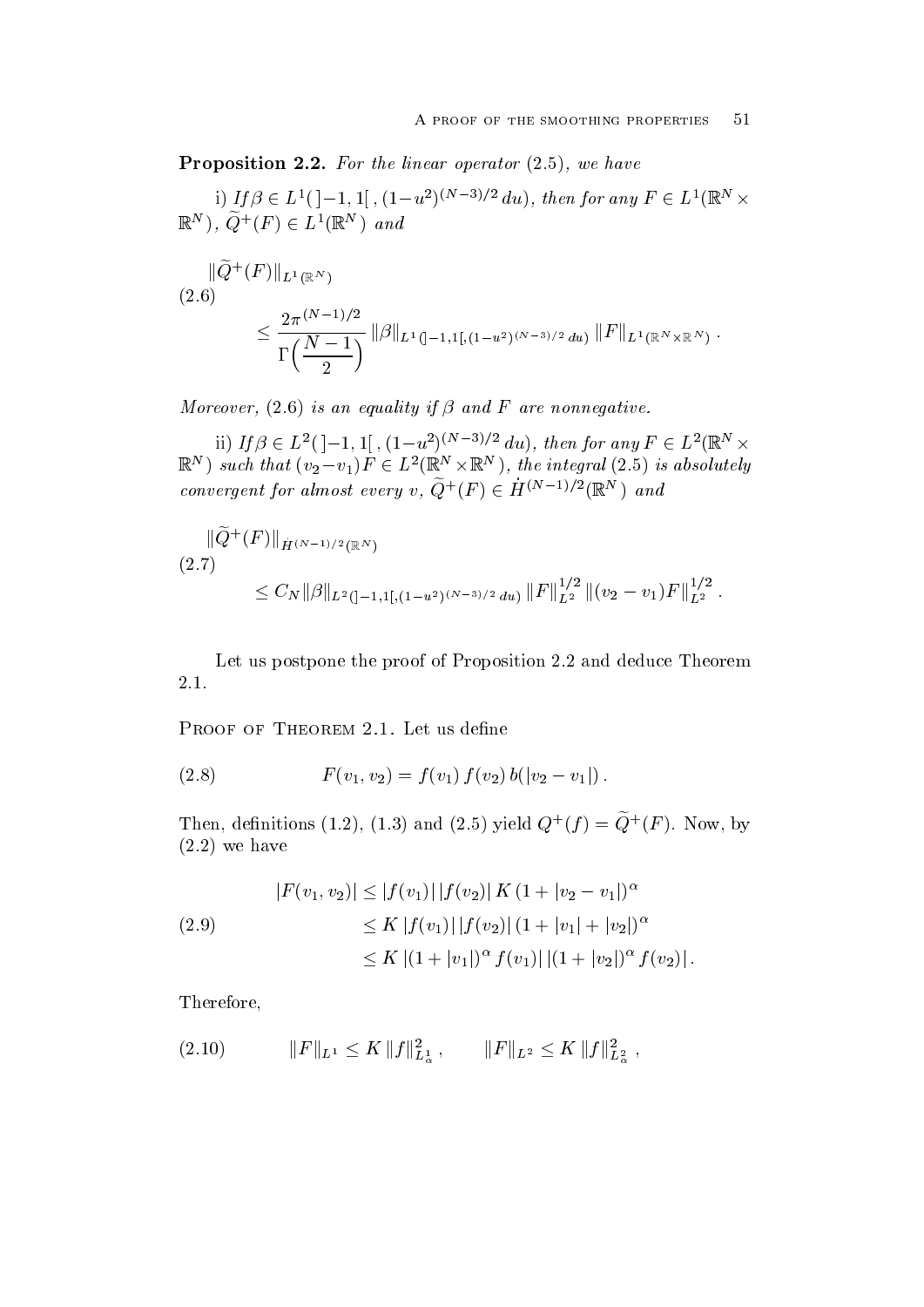and since

$$
|(v_2 - v_1)F(v_1, v_2)| \le |v_1| |F(v_1, v_2)| + |v_2| |F(v_1, v_2)|
$$
  
\n
$$
\le K |(1 + |v_1|)^{1+\alpha} f(v_1) | |(1 + |v_2|)^{\alpha} f(v_2)|
$$
  
\n
$$
+ K |(1 + |v_1|)^{\alpha} f(v_1) | |(1 + |v_2|)^{1+\alpha} f(v_2)|,
$$

we have also

 k v vF kL Kkf kL kf kL 

Therefore, we can apply Proposition 2.2.11), and we get  $Q^+(f) = Q^+(F)$ <br>  $\in \dot{H}^{(N-1)/2}$ ,

$$
(2.12) \t\t ||Q^+(f)||_{\dot{H}^{(N-1)/2}} \leq C_N ||\beta||_{L^2} K ||f||_{L^2_{\alpha}}^{3/2} ||f||_{L^2_{1+\alpha}}^{1/2}.
$$

Finally follows since

$$
||f||_{L^2_{\alpha}} \leq ||f||_{L^2_{1+\alpha}}.
$$

only prove ii). Let us first assume that  $F \in L^1(\mathbb{R}^N \times \mathbb{R}^N)$ . We perform the change of variables

(2.13) 
$$
\sigma = 2\left(\frac{v-v_*}{|v-v_*|}\cdot\omega\right)\omega - \frac{v-v_*}{|v-v_*|}.
$$

 $\mathcal{A}$  and  $\mathcal{A}$  and  $\mathcal{A}$  and  $\mathcal{A}$  and  $\mathcal{A}$  and  $\mathcal{A}$  and  $\mathcal{A}$  and  $\mathcal{A}$  and  $\mathcal{A}$  and  $\mathcal{A}$  and  $\mathcal{A}$  and  $\mathcal{A}$  and  $\mathcal{A}$  and  $\mathcal{A}$  and  $\mathcal{A}$  and  $\mathcal{A}$  and  $\mathcal{A}$  and

$$
\widetilde{Q}^+(F)(v) = \iint\limits_{v_* \in \mathbb{R}^N} F(v - (v - v_*) \cdot \omega \omega, v_* + (v - v_*) \cdot \omega \omega)
$$
  

$$
\omega \in S^{N-1}
$$
  
(2.14) 
$$
\beta \left( 2 \left( \frac{v - v_*}{|v - v_*|} \cdot \omega \right)^2 - 1 \right) \left| 2 \frac{v - v_*}{|v - v_*|} \cdot \omega \right|^{N-2} dv_* d\omega.
$$

Since by i)  $Q^+(F) \in L^1$ , we can compute its Fourier transform, which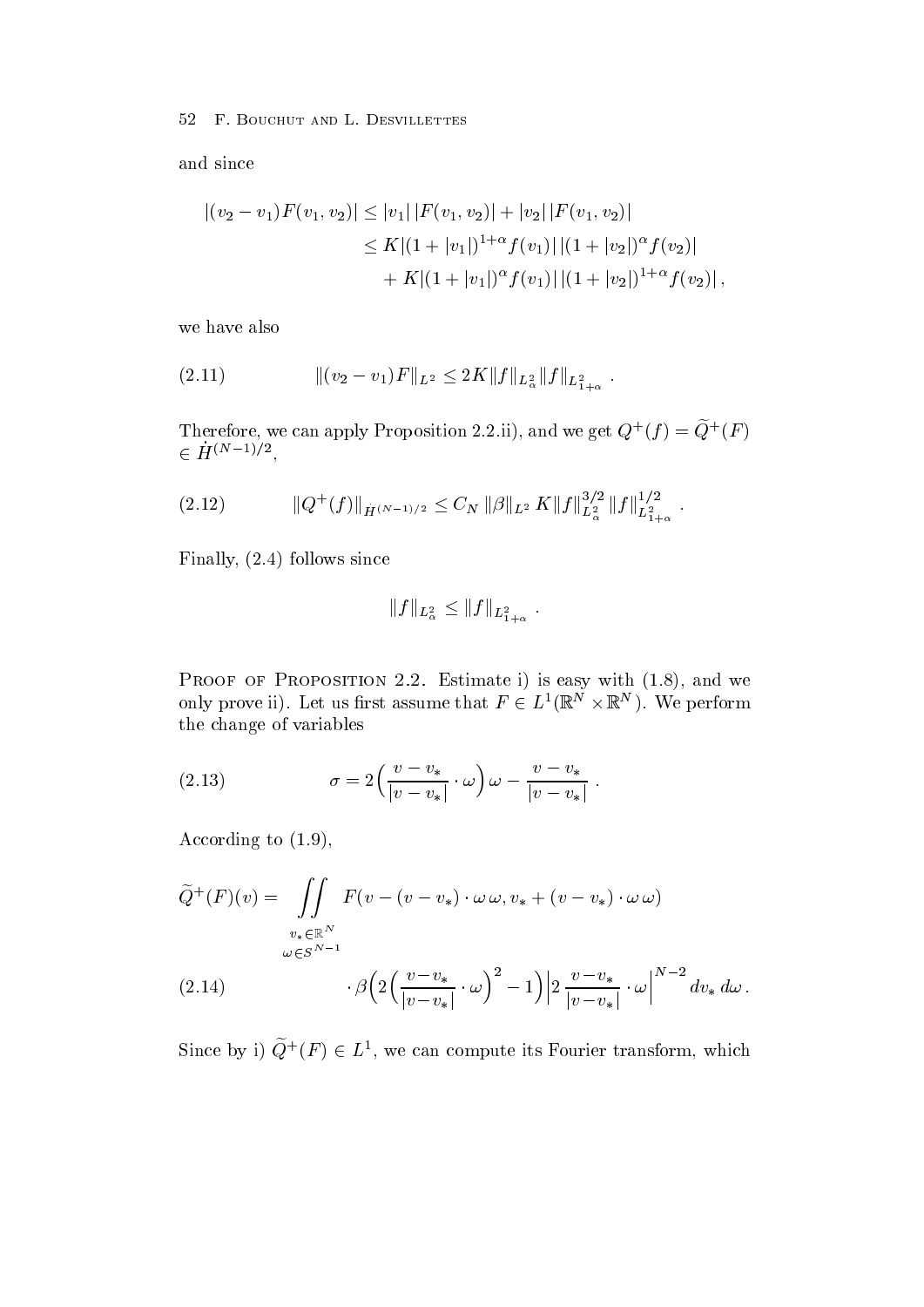is given by

$$
\widetilde{Q}^{+}(F)(\xi) \n= \iiint_{v,v_{*} \in \mathbb{R}^{N}} e^{-i\xi \cdot v} F(v - (v - v_{*}) \cdot \omega \omega, v_{*} + (v - v_{*}) \cdot \omega \omega) \n v_{*} v_{*} \in \mathbb{R}^{N} \n\cdot \beta \Big( 2 \Big( \frac{v - v_{*}}{|v - v_{*}|} \cdot \omega \Big)^{2} - 1 \Big) \Big| 2 \frac{v - v_{*}}{|v - v_{*}|} \cdot \omega \Big|^{N-2} dv dv_{*} d\omega \n= \iiint_{v_{1},v_{2} \in \mathbb{R}^{N} \n\omega \in S^{N-1} \n\cdot \beta \Big( 2 \Big( \frac{v_{1} - v_{2}}{|v_{1} - v_{2}|} \cdot \omega \Big)^{2} - 1 \Big) \Big| 2 \frac{v_{1} - v_{2}}{|v_{1} - v_{2}|} \cdot \omega \Big|^{N-2} dv_{1} dv_{2} d\omega,
$$

by the usual pre-post collisional change of variables. Next we perform a change of variables in given by an orthogonal hyperplane symmetry. which exchanges the unitary vectors

$$
\frac{v_1 - v_2}{|v_1 - v_2|}
$$
 and  $\frac{\xi}{|\xi|}$ .

We obtain

$$
\widehat{Q^+(F)}(\xi) = \iiint_{\omega \in S^{N-1}} e^{-i(\xi \cdot v_1 - (v_1 - v_2) \cdot \omega \cdot \xi \cdot \omega)} F(v_1, v_2)
$$
  

$$
\cdot \beta \left( 2 \left( \frac{\xi}{|\xi|} \cdot \omega \right)^2 - 1 \right) \left| 2 \frac{\xi}{|\xi|} \cdot \omega \right|^{N-2} dv_1 dv_2 d\omega
$$
  

$$
= \int_{\omega \in S^{N-1}} \widehat{F}(\xi - \xi \cdot \omega \omega, \xi \cdot \omega \omega)
$$
  

$$
\cdot \beta \left( 2 \left( \frac{\xi}{|\xi|} \cdot \omega \right)^2 - 1 \right) \left| 2 \frac{\xi}{|\xi|} \cdot \omega \right|^{N-2} d\omega,
$$

with  $\widehat{F}$  the Fourier transform of F in both variables. Finally, we make the change of variables

$$
\sigma = 2\left(\frac{\xi}{|\xi|}\cdot\omega\right)\omega - \frac{\xi}{|\xi|},
$$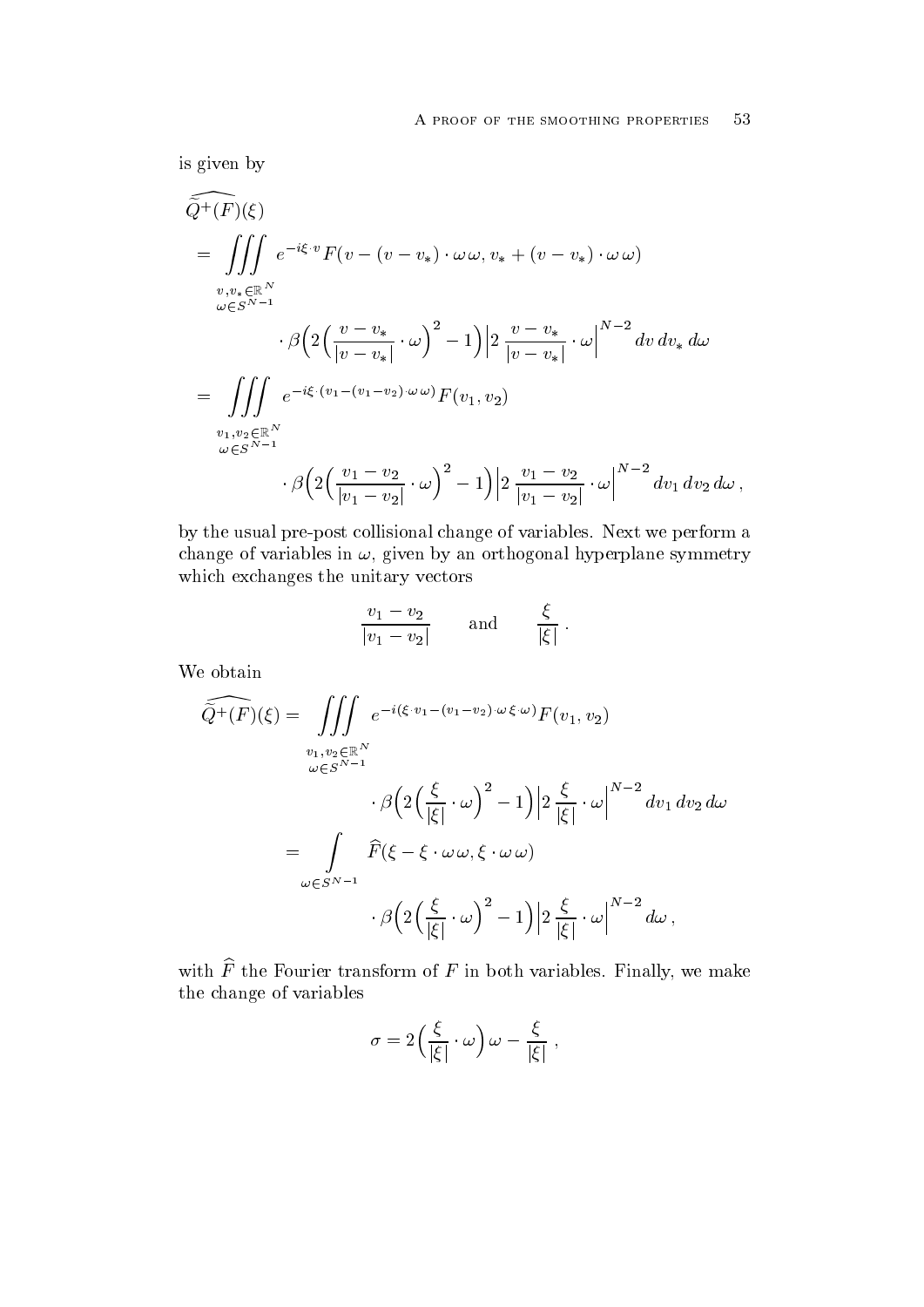and get according to the cordinate  $\alpha$ 

(2.15) 
$$
\widehat{Q^+(F)}(\xi) = \int_{\sigma \in S^{N-1}} \widehat{F}\left(\frac{\xi - |\xi|\sigma}{2}, \frac{\xi + |\xi|\sigma}{2}\right) \beta\left(\frac{\xi}{|\xi|} \cdot \sigma\right) d\sigma.
$$

Now, in order to estimate (2.15) we assume that  $F \in C_c^{\infty}(\mathbb{R}^N \times \mathbb{R}^N)$ , so that F-is smooth. This assumption can easily be relaxed by cuton and convolution of  $\alpha$  is get (Fig. ) and the general case of  $\alpha$ 

we have by Cauchy in the second control of the second control of the second control of the second control of the second control of the second control of the second control of the second control of the second control of the

(2.16)  

$$
|\widehat{Q}^+(F)(\xi)|^2 \leq \int_{\sigma \in S^{N-1}} \left| \widehat{F}\left(\frac{\xi - |\xi|\sigma}{2}, \frac{\xi + |\xi|\sigma}{2}\right) \right|^2 d\sigma
$$

$$
\int_{\sigma \in S^{N-1}} \left| \beta \left(\frac{\xi}{|\xi|} \cdot \sigma \right) \right|^2 d\sigma,
$$

and the last integral can be computed using using using using using using  $\mathbf{u}$ 

$$
(2.17) \quad \int_{\sigma \in S^{N-1}} \left| \beta \left( \frac{\xi}{|\xi|} \cdot \sigma \right) \right|^2 d\sigma
$$
\n
$$
= \frac{2\pi^{(N-1)/2}}{\Gamma \left( \frac{N-1}{2} \right)} \int_{-1}^{1} |\beta(u)|^2 (1 - u^2)^{(N-3)/2} du.
$$

Then

$$
\int_{\sigma \in S^{N-1}} \left| \widehat{F}\left(\frac{\xi - |\xi| \sigma}{2}, \frac{\xi + |\xi| \sigma}{2}\right) \right|^2 d\sigma
$$
\n
$$
= \int_{\sigma \in S^{N-1}} \int_{r=|\xi|}^{\infty} -\frac{\partial}{\partial r} \left| \widehat{F}\left(\frac{\xi - r \sigma}{2}, \frac{\xi + r \sigma}{2}\right) \right|^2 d\sigma dr
$$
\n
$$
\leq \int_{\sigma \in S^{N-1}} \int_{r=|\xi|}^{\infty} \left| \widehat{F}\left(\frac{\xi - r \sigma}{2}, \frac{\xi + r \sigma}{2}\right) \right|
$$
\n
$$
\cdot \left| (\nabla_2 \widehat{F} - \nabla_1 \widehat{F}) \left(\frac{\xi - r \sigma}{2}, \frac{\xi + r \sigma}{2}\right) \right| d\sigma dr
$$
\n
$$
= \int_{|\eta| > |\xi|} \left| \widehat{F}\left(\frac{\xi - \eta}{2}, \frac{\xi + \eta}{2}\right) \right|
$$
\n
$$
\cdot \left| (\nabla_2 \widehat{F} - \nabla_1 \widehat{F}) \left(\frac{\xi - \eta}{2}, \frac{\xi + \eta}{2}\right) \right| \frac{d\eta}{|\eta|^{N-1}},
$$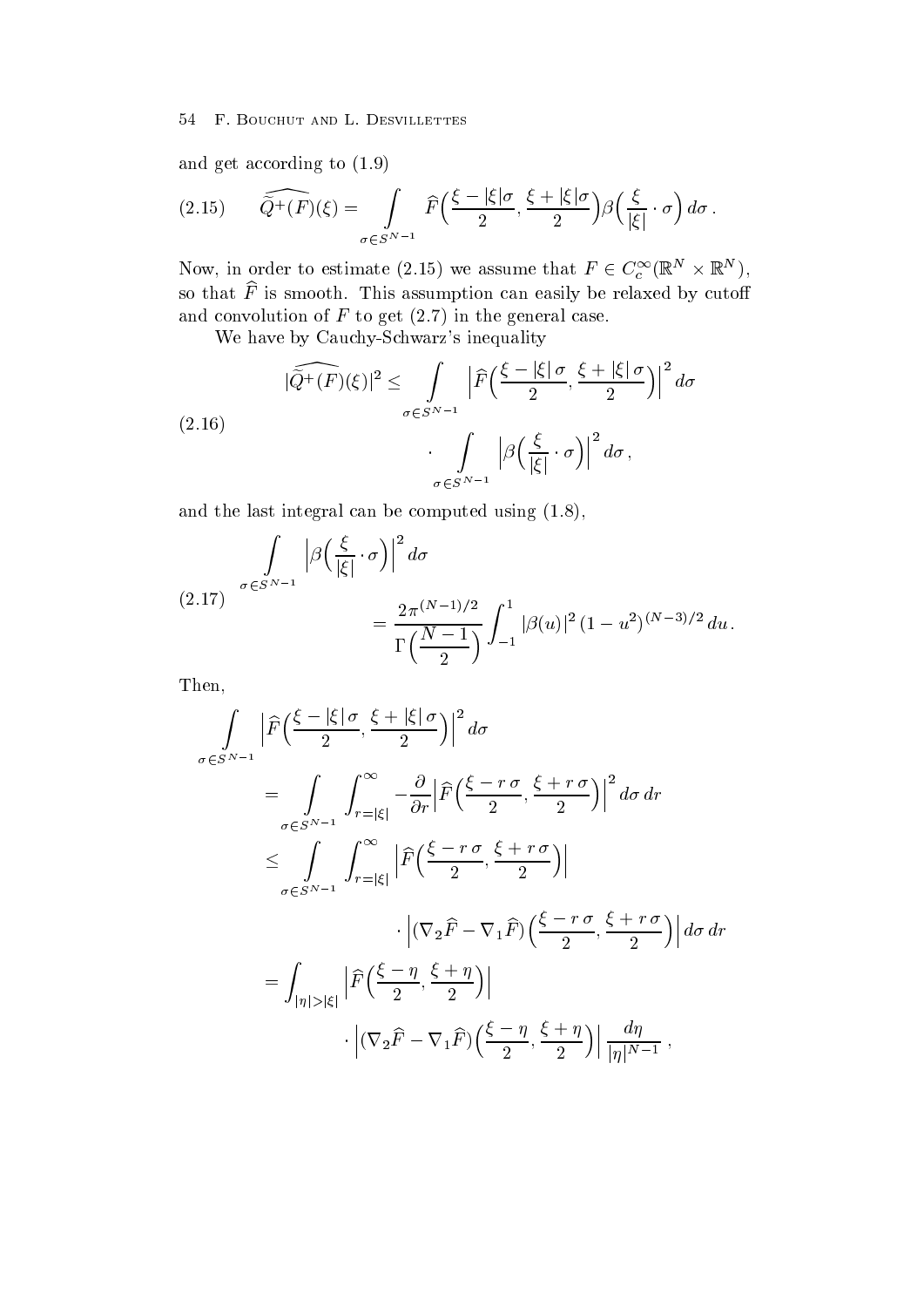where  $\nabla_1\widehat{F}$  and  $\nabla_2\widehat{F}$  denote the gradients of  $\widehat{F}$  with respect to the first and second variables. Therefore,

$$
\int_{\xi \in \mathbb{R}^N} |\xi|^{N-1} d\xi \int_{\sigma \in S^{N-1}} \left| \widehat{F}\left(\frac{\xi - |\xi| \sigma}{2}, \frac{\xi + |\xi| \sigma}{2}\right) \right|^2 d\sigma
$$
\n
$$
\leq \int_{\xi, \eta \in \mathbb{R}^N} \left| \widehat{F}\left(\frac{\xi - \eta}{2}, \frac{\xi + \eta}{2}\right) \right| \left| (\nabla_2 \widehat{F} - \nabla_1 \widehat{F}) \left(\frac{\xi - \eta}{2}, \frac{\xi + \eta}{2}\right) \right| d\xi d\eta
$$
\n
$$
= 2^N |||\widehat{F}|| |\nabla_2 \widehat{F} - \nabla_1 \widehat{F}| ||_{L^1(\mathbb{R}^N \times \mathbb{R}^N)}
$$
\n
$$
\leq 2^N ||\widehat{F}||_{L^2(\mathbb{R}^N \times \mathbb{R}^N)} ||\nabla_2 \widehat{F} - \nabla_1 \widehat{F}||_{L^2(\mathbb{R}^N \times \mathbb{R}^N)}
$$
\n
$$
= 2^N (2\pi)^{2N} ||F||_{L^2(\mathbb{R}^N \times \mathbb{R}^N)} ||(v_2 - v_1)F||_{L^2(\mathbb{R}^N \times \mathbb{R}^N)},
$$

and together with the state  $\mathcal{M}$  and the state  $\mathcal{M}$  and the state  $\mathcal{M}$ 

Remark - A slightly version of Theorem is still the still true of Theorem is still true to the still true of with the answers with the angular control of the angular cutoff potentials and angular cutoff cutoff cutoff cu of Grad

Namely for a cross section satisfying assumption with

$$
\beta \in L^2( ]-1,1[~,(1-u^2)^{(N-3)/2}~du)
$$

and

(2.18) 
$$
b(x) = x^{-\alpha}, \qquad 0 < \alpha < \frac{N}{2},
$$

for any  $f \in L_1^{-\cdots}$  ( $\mathbb{R}^N$ ), we have that

$$
Q^+(f) \in \dot{H}^{(N-1)/2}(\mathbb{R}^N)
$$

with

$$
(2.19) \t\t\t ||Q^+(f)||_{\dot{H}^{(N-1)/2}(\mathbb{R}^N)} \t\t\t\t\t\leq C_{N,\alpha} ||\beta||_{L^2([-1,1[,(1-u^2)^{(N-3)/2} du)} ||f||^2_{L^{2,N/(N-\alpha)}}.
$$

Actually, defining

$$
F(v_1, v_2) = f(v_1) f(v_2) |v_2 - v_1|^{-\alpha},
$$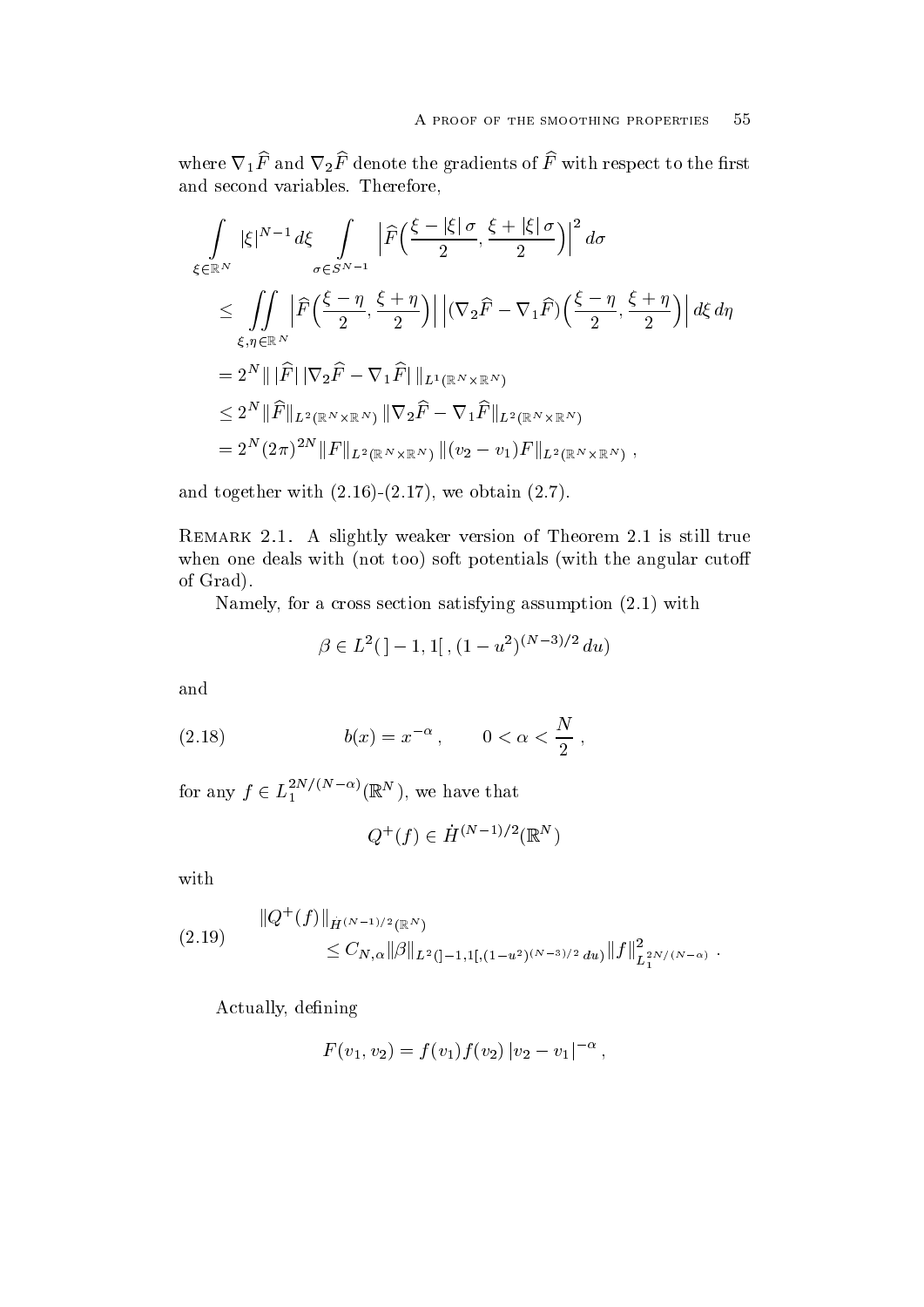we have

$$
||F||_{L^{2}(\mathbb{R}^{N}\times\mathbb{R}^{N})}^{2} = \iint |f(v_{1})|^{2} |f(v_{2})|^{2} |v_{2} - v_{1}|^{-2\alpha} dv_{1} dv_{2}
$$
  
 
$$
\leq || |f|^{2} ||_{L^{r'}} || |f|^{2} * |v|^{-2\alpha} ||_{L^{r}}.
$$

We choose  $r = N/\alpha$ , so that

$$
\| |f|^2 * |v|^{-2\alpha} \|_{L^r} \leq C_{N,\alpha} \| |f|^2 \|_{L^{N/(N-\alpha)}}
$$

and we obtain

$$
||F||_{L^2}^2 \leq C_{N,\alpha} ||f||^2 ||_{L^{N/(N-\alpha)}}^2.
$$

Therefore

$$
||F||_{L^{2}(\mathbb{R}^{N}\times\mathbb{R}^{N})}\leq C_{N,\alpha}||f||^{2}_{L^{2N/(N-\alpha)}}
$$

and similarly

$$
||(v_2 - v_1)F||_{L^2(\mathbb{R}^N \times \mathbb{R}^N)} \leq C_{N,\alpha} ||vf||_{L^{2N/(N-\alpha)}} ||f||_{L^{2N/(N-\alpha)}}.
$$

We conclude by applying Proposition 2.2.ii).

# 3. The general case.

We now concentrate on the case when  $B$  is not a tensor product. The estimate is not as straightforward as in Section 2, and we have to make a regularity assumption on  $B$ . Moreover, we only treat here the three-dimensional case.

**Theorem 3.1.** Let B be a continuous function from  $|0, \infty) \times |-1, 1|$  to R admitting a continuous derivative in the second variable- We assume that

(3.1) 
$$
|B(x,u)| + \left|\frac{\partial B}{\partial u}(x,u)\right| \le K(1+x),
$$

for all  $x > 0$  and  $u \in [-1, 1]$ . Then, for any  $\varepsilon > 0$ , there exists a constant C only depending that Forest that form any  $\sigma$ 

$$
f \in L^1_1(\mathbb{R}^3) \cap L^2_{(3+\varepsilon)/2}(\mathbb{R}^3) ,
$$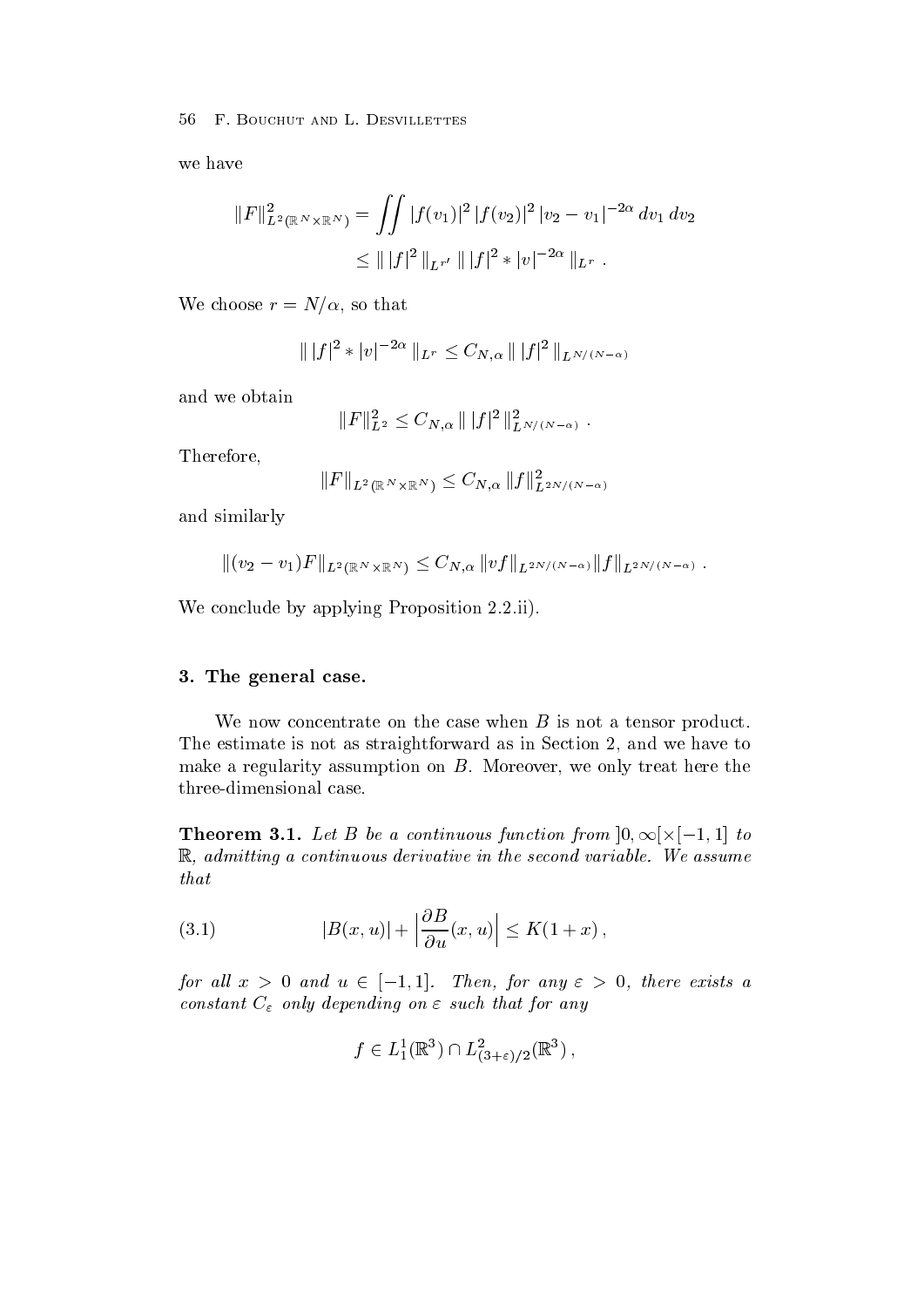$\ddot{\phantom{a}}$ 

$$
Q^{+}(f) \in \dot{H}^{1}(\mathbb{R}^{3}) \text{ with}
$$
  
(3.2) 
$$
||Q^{+}(f)||_{\dot{H}^{1}(\mathbb{R}^{3})} \leq C_{\varepsilon} K ||f||^{2}_{L^{2}_{(3+\varepsilon)/2}}.
$$

PROOF. Since

$$
|B(x, u)| \leq K (1 + x),
$$

the result of Proposition integral  $\mathcal{O}$  integral the integral  $\mathcal{O}$  integral the integral the integral to integral the integral to integral the integral to integral the integral to integral the integral to integral  $Q^{\dagger}(t)$  is absolutely convergent for almost every v, and that  $Q^{\dagger}(t) \in$  $L \parallel \mathbb{R} \parallel$ ,

(3.3) 
$$
||Q^+(f)||_{L^1} \le 4\pi K ||f||_{L_1^1}^2.
$$

**Therefore, we can compute the Fourier transform of**  $Q^+(I)$ **,** 

$$
\widehat{Q^+(f)}(\xi) = \iiint_{v,v_* \in \mathbb{R}^3} e^{-iv \cdot \xi} f\left(\frac{v+v_*}{2} - \frac{|v-v_*|}{2} \sigma\right) f\left(\frac{v+v_*}{2} + \frac{|v-v_*|}{2} \sigma\right)
$$
  

$$
\cdot B\left(|v-v_*|, \frac{v-v_*}{|v-v_*|} \cdot \sigma\right) d\sigma dv dv_*
$$
  
(3.4) 
$$
= \iiint_{v,v_* \in \mathbb{R}^3} e^{-i\xi \cdot (v+v_*-|v-v_*|\sigma)/2} f(v) f(v_*)
$$
  

$$
= \int_{v,v_* \in \mathbb{R}^3} e^{-i\xi \cdot (v+v_*-|v-v_*|\sigma)/2} f(v) f(v_*)
$$
  

$$
\cdot B\left(|v-v_*|, \frac{v-v_*}{|v-v_*|} \cdot \sigma\right) d\sigma dv dv_*,
$$

according to the pre-post collisional change of variables. Thus we obtain

$$
(3.5) \widehat{Q^+(f)}(\xi) = \iint_{v,v_* \in \mathbb{R}^3} e^{-i\xi \cdot (v+v_*)/2} f(v) f(v_*) D(v-v_*,\xi) dv dv_*,
$$

where for any  $w, \xi \in \mathbb{R}^3 \setminus \{0\}$ 

$$
D(w,\xi)
$$
  
= 
$$
\int_{\sigma \in S^2} e^{i|w|\sigma \cdot \xi/2} B(|w|, \frac{w}{|w|} \cdot \sigma) d\sigma
$$
  
= 
$$
\int_{s=-1}^{+1} e^{i|w||\xi|s/2}
$$
  

$$
\int_{\varphi=0}^{2\pi} B(|w|, s \frac{\xi}{|\xi|} \cdot \frac{w}{|w|} + \sqrt{1-s^2} \sqrt{1 - \left(\frac{\xi}{|\xi|} \cdot \frac{w}{|w|}\right)^2} \cos \varphi d\varphi ds,
$$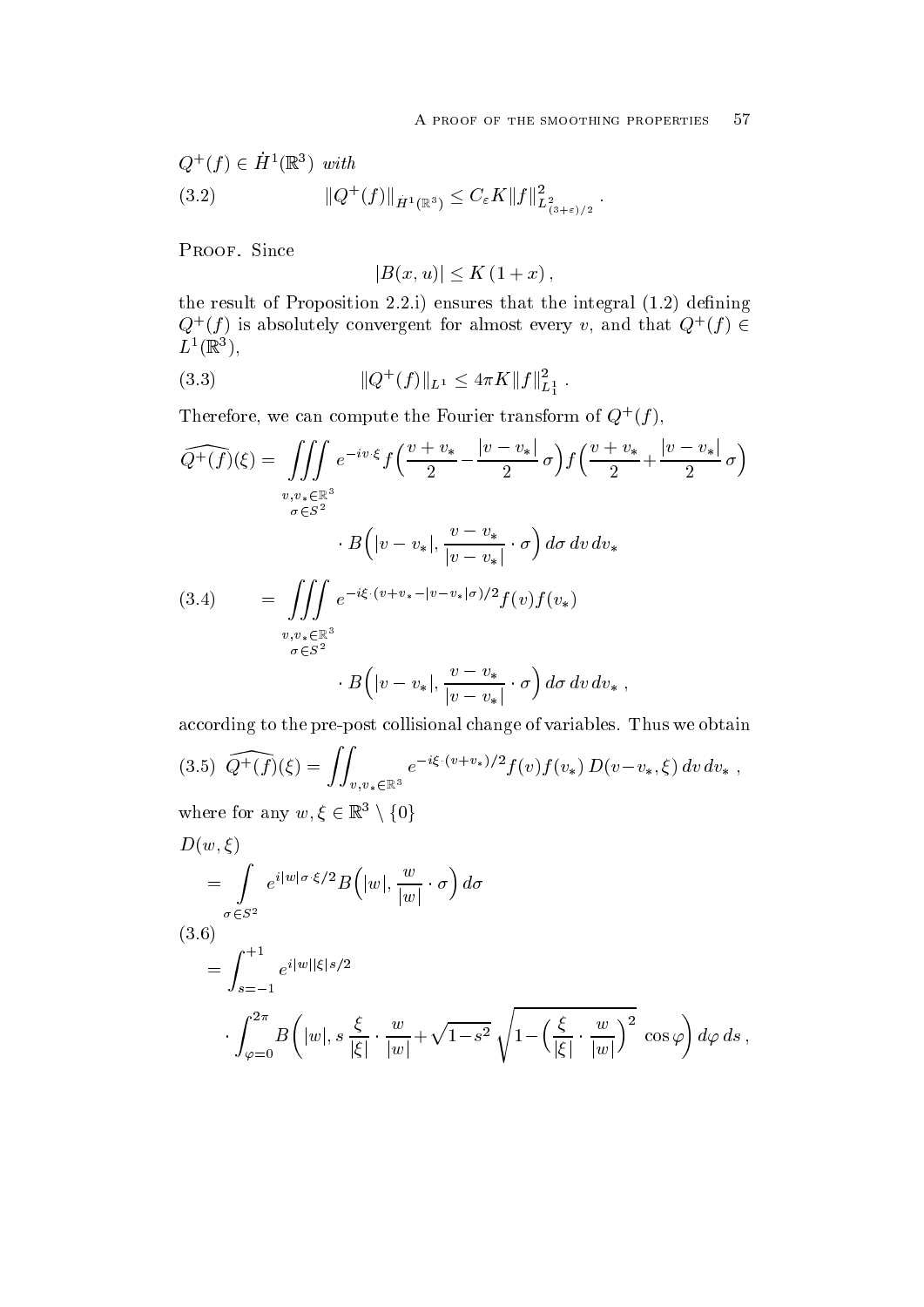with spherical coordinates and

$$
(3.7) \t\t s = \sigma \cdot \frac{\xi}{|\xi|} \ .
$$

Integrating by parts, we get

$$
D(w,\xi) = -\int_{s=-1}^{+1} \frac{2 e^{i|w||\xi|s/2}}{i|w||\xi|}
$$
  

$$
\int_{\varphi=0}^{2\pi} \left(\frac{\xi}{|\xi|} \cdot \frac{w}{|w|} - \frac{s}{\sqrt{1-s^2}} \sqrt{1 - \left(\frac{\xi}{|\xi|} \cdot \frac{w}{|w|}\right)^2} \cos \varphi\right)
$$
  

$$
\cdot \frac{\partial B}{\partial u} (|w|, s | \frac{\xi}{|\xi|} \cdot \frac{w}{|w|} + \sqrt{1 - s^2} \sqrt{1 - \left(\frac{\xi}{|\xi|} \cdot \frac{w}{|w|}\right)^2} \cos \varphi \right) d\varphi ds
$$
  

$$
+ \frac{2 e^{i|w||\xi|/2}}{i|w||\xi|} 2\pi B (|w|, \frac{\xi}{|\xi|} \cdot \frac{w}{|w|})
$$
  

$$
- \frac{2 e^{-i|w||\xi|/2}}{i|w||\xi|} 2\pi B (|w|, -\frac{\xi}{|\xi|} \cdot \frac{w}{|w|})
$$

and therefore

$$
|D(w,\xi)| \le \frac{4\pi}{|w||\xi|} K(1+|w|) \int_{-1}^{+1} \left(1 + \frac{|s|}{\sqrt{1-s^2}}\right) ds
$$
  
(3.9)  

$$
+ \frac{8\pi}{|w||\xi|} K(1+|w|)
$$
  

$$
\le \frac{24\pi}{|\xi|} K\left(1 + \frac{1}{|w|}\right).
$$

 $\blacksquare$  and using the variables to the variables to  $\blacksquare$ 

(3.10) 
$$
z = \frac{v + v_*}{2}, \qquad w = v - v_* ,
$$

we get

(3.11) 
$$
\widehat{Q^+(f)}(\xi) = \int_{w \in \mathbb{R}^3} W(f)(w,\xi) D(w,\xi) dw,
$$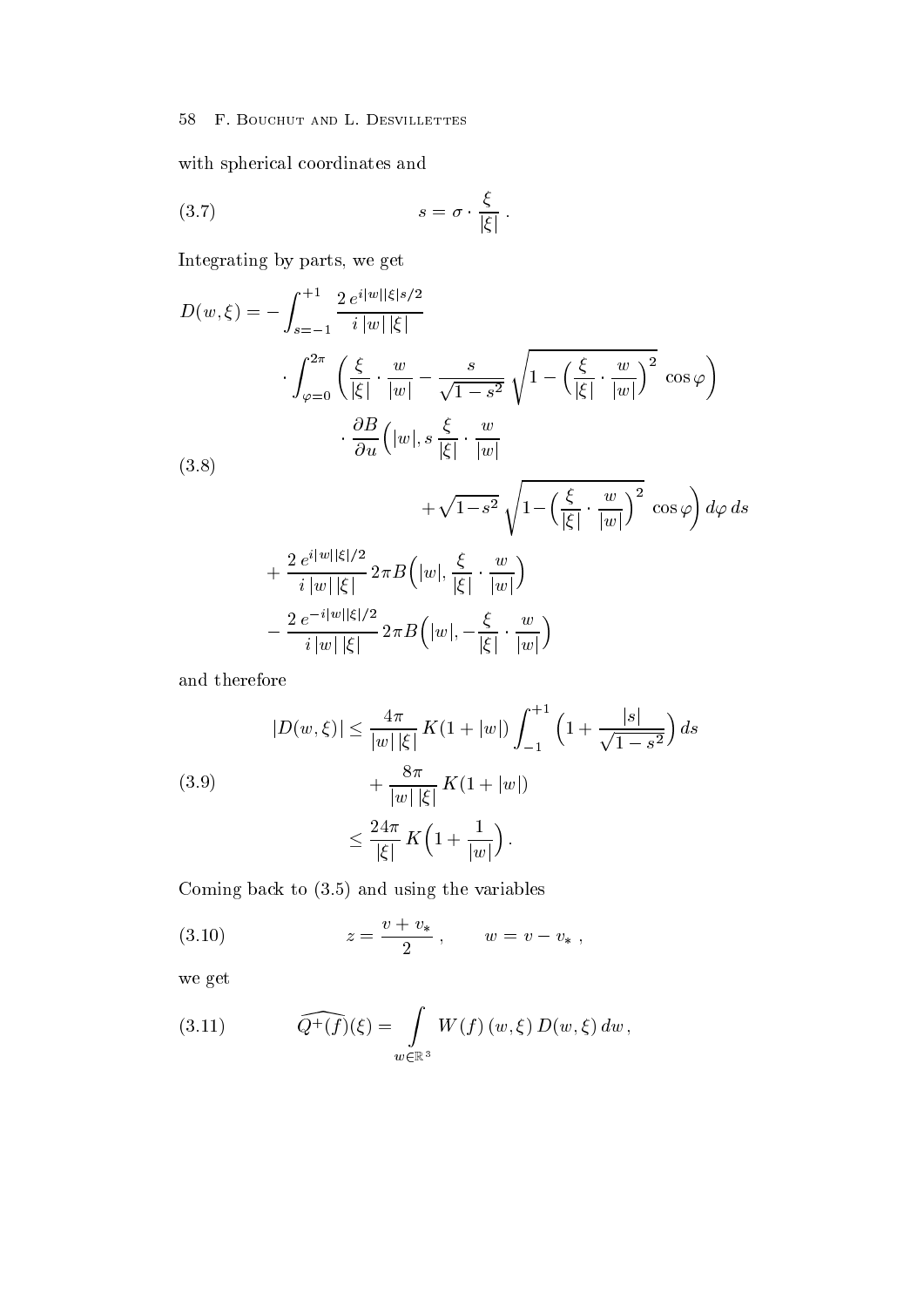where

(3.12) 
$$
W(f)(w,\xi) = \int_{z \in \mathbb{R}^3} e^{-iz \cdot \xi} f\left(z + \frac{w}{2}\right) f\left(z - \frac{w}{2}\right) dz
$$

is a Wigner transform of the transform of the form of the  $\alpha$ inequality, we get for any  $\varepsilon > 0$ 

$$
|\widehat{Q^+(f)}(\xi)|^2 \leq \int_{w \in \mathbb{R}^3} |W(f)(w,\xi)|^2 (1+|w|)^{3+\varepsilon} dw
$$
  
(3.13)  

$$
\int_{w \in \mathbb{R}^3} |D(w,\xi)|^2 \frac{dw}{(1+|w|)^{3+\varepsilon}}
$$
  

$$
\leq C_{\varepsilon} \frac{K^2}{|\xi|^2} \int_{w \in \mathbb{R}^3} |W(f)(w,\xi)|^2 (1+|w|)^{3+\varepsilon} dw.
$$

Finally using Plancherel-s identity we obtain

$$
\int_{\xi \in \mathbb{R}^3} |\xi|^2 |\widehat{Q^+(f)}(\xi)|^2 d\xi
$$
\n
$$
\leq C_{\varepsilon} K^2 \int_{w \in \mathbb{R}^3} \Big( \int_{\xi \in \mathbb{R}^3} |W(f)(w,\xi)|^2 d\xi \Big) (1+|w|)^{3+\varepsilon} dw
$$
\n
$$
= C_{\varepsilon} K^2 (2\pi)^3
$$
\n
$$
\int_{w \in \mathbb{R}^3} \Big( \int_{z \in \mathbb{R}^3} \left| f \left( z + \frac{w}{2} \right) f \left( z - \frac{w}{2} \right) \right|^2 dz \Big) (1+|w|)^{3+\varepsilon} dw
$$
\n
$$
= C_{\varepsilon} K^2 (2\pi)^3 \int_{v,v_* \in \mathbb{R}^3} |f(v)f(v_*)|^2 (1+|v-v_*|)^{3+\varepsilon} dv dv_*
$$
\n
$$
\leq C_{\varepsilon} K^2 (2\pi)^3 \|f\|_{L^2_{(3+\varepsilon)/2}}^4,
$$

by the same estimate as in the same estimate as in the proof is complete as in the proof is complete as in the

remarks the section of the could be also the court of the also treat singular B (section and  $\mathcal{L}$ the first variable) if one allowed to replace the weighted  $L^2$  norms of f in (5.2) by suitable (weighted)  $L^p$  norms, with  $p > 2$ .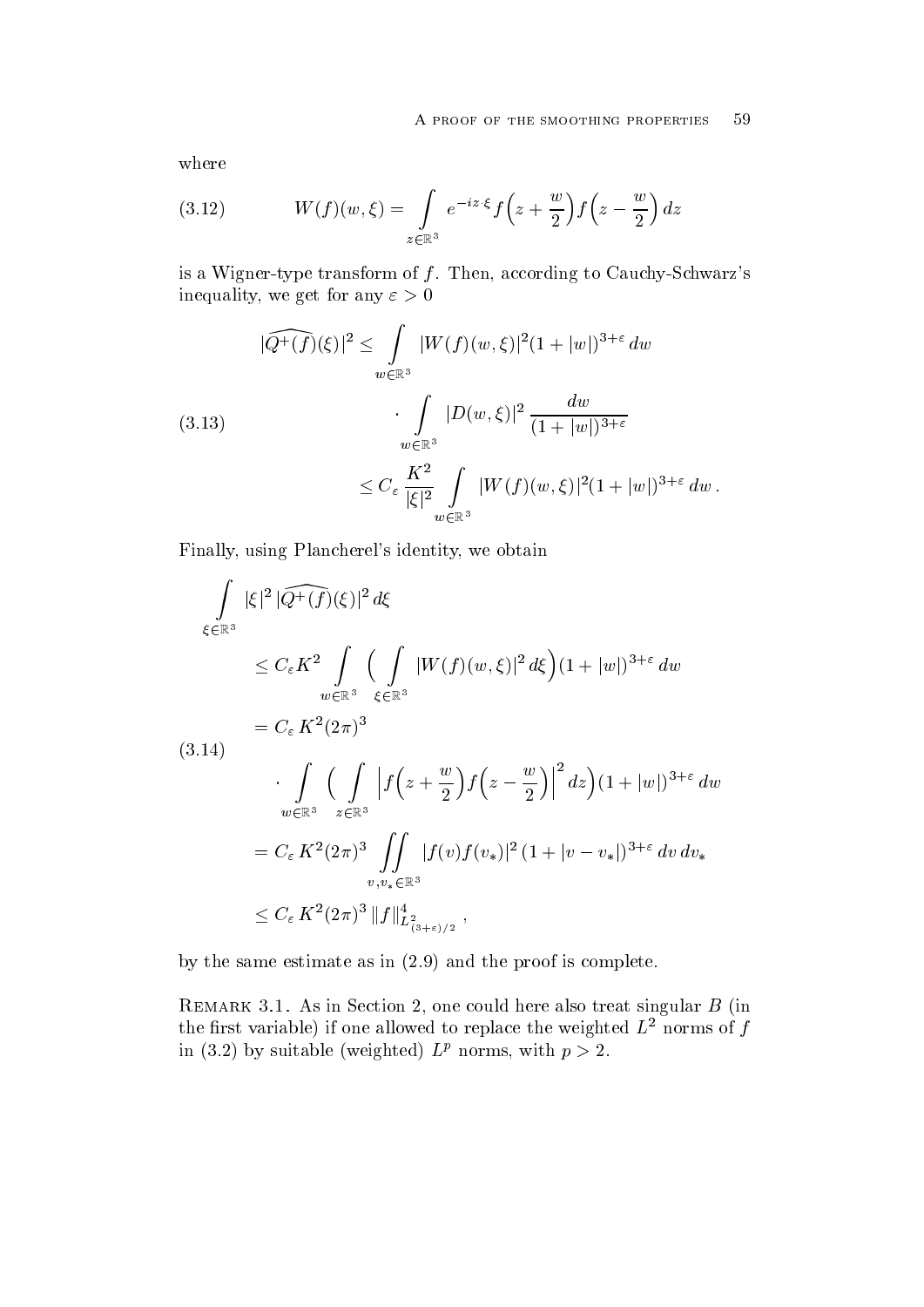Remark - As in 
one could deduce from Theorems and  regularity properties for the homogeneous Boltzmann equation Notice that such properties give also counterexamples. For example one can prove that if <sup>f</sup> is the solution of the homogeneous Boltzmann equation and if <sup>f</sup> is not smooth the exact smoothness considered here de  $p \sim 1$  and  $p \sim p$  or the  $p \sim 1$  then for any t  $p \sim 0$  t  $f(r)$  will also not be smooth

This behavior is completely opposite to that of the Boltzmann equation with angular cuto  $\ell_A$  and  $\ell_A$  and  $\ell_B$  and  $\ell_B$  and  $\ell_B$  and  $\ell_B$  and  $\ell_B$  and  $\ell_B$  and  $\ell_B$  and  $\ell_B$  and  $\ell_B$  and  $\ell_B$  and  $\ell_B$  and  $\ell_B$  and  $\ell_B$  and  $\ell_B$  and  $\ell_B$  and  $\ell_B$  and  $\ell_B$  and  $\ell_B$ 

### References

- [1] Andréasson, H., Regularity of the gain term and strong  $L^1$  convergence to equilibrium for the relativistic Boltzmann equation SIAM J- Math-Anal- -
- [2] Bobylev, A. V., Exact solutions of the nonlinear Boltzmann equation and the theory of relaxation of a Maxwellian gas Teor- Math- Phys-60 (1984), 280-310.
- Cercignani C The Boltzmann equation and its applications- Springer 1988.
- [4] Chapman, S., Cowling, T. G., The mathematical theory of non uniform gases- Cambridge Univ Press
- [5] Desvillettes, L., About the regularity properties of the non cutoff Kac equation commutes are more assigned and a physical property and a series are an analyzed and a series of the s
- Grad H Principles of the kinetic theory of gases Flugges handbuch der Physik 12 (1958), 205-294.
- - Lions PL Compactness in Boltzmanns equation via Fourier integral operators and appearance and I and I and I and I and I and I and I and I and I and I and I and I are Universit and the contract of the contract of the contract of the contract of the contract of the contract of the contract of the contract of the contract of the contract of the contract of the contract of the contract of the contra
- [8] Proutière, A., New results of regularization for weak solutions of Boltzmann equation Preprint present presents and present and present and present and present and present and present and present and present and present and present and present and present and present and present and present an
- [9] Truesdell, C., Muncaster, R., Fundamentals of Maxwell's kinetic theory of a simple monatomic gas- Academic Press
- [10] Wennberg, B., Regularity in the Boltzmann equation and the Radon transform Comm- Partial Di- Equations --